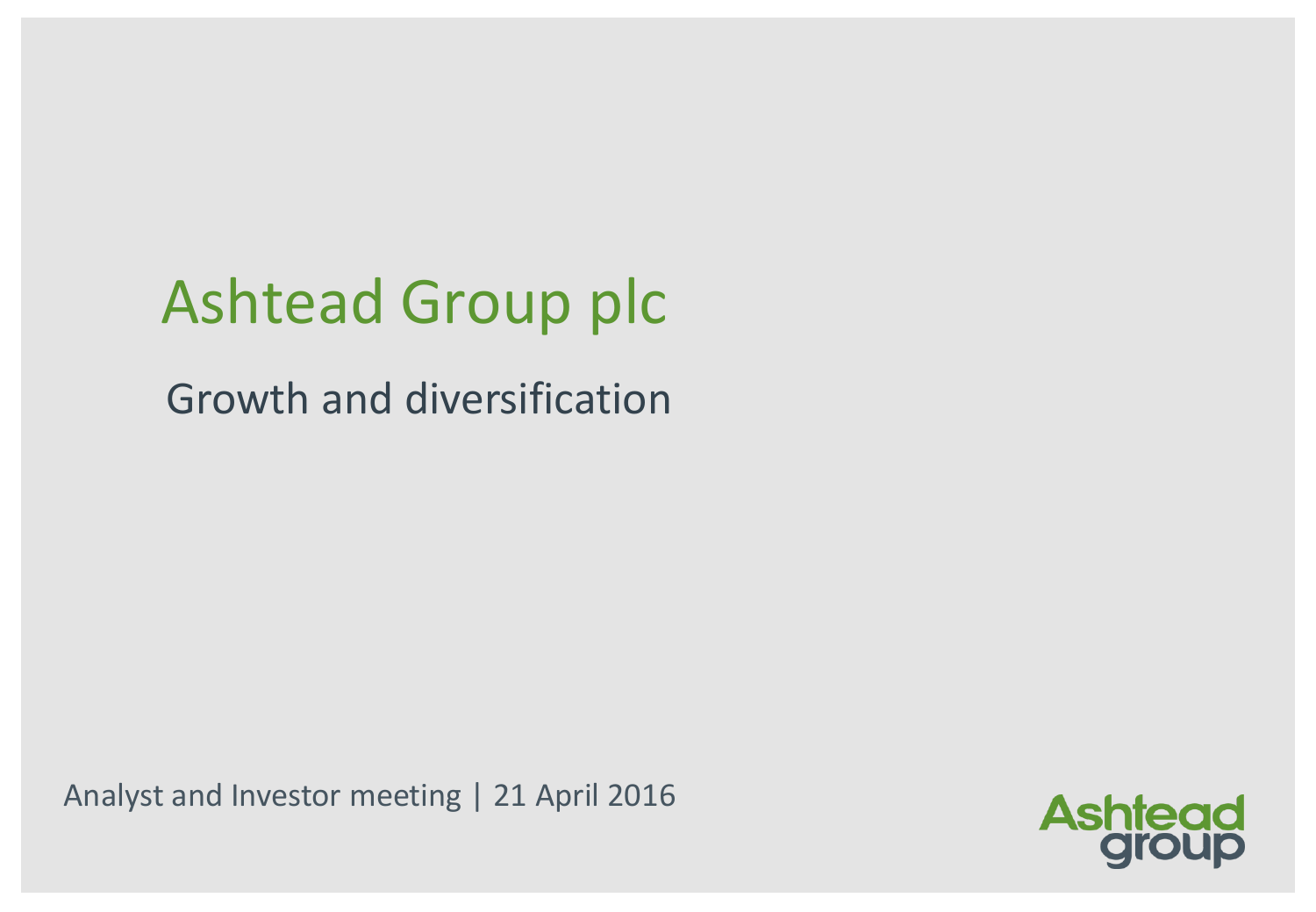Growing complexity of the business needs to be considered when looking at key metrics

#### Factors to consider

- **General Tool and Specialty mix**
- Mature stores vs new stores
- **Key account work**
- Replacement fleet spend

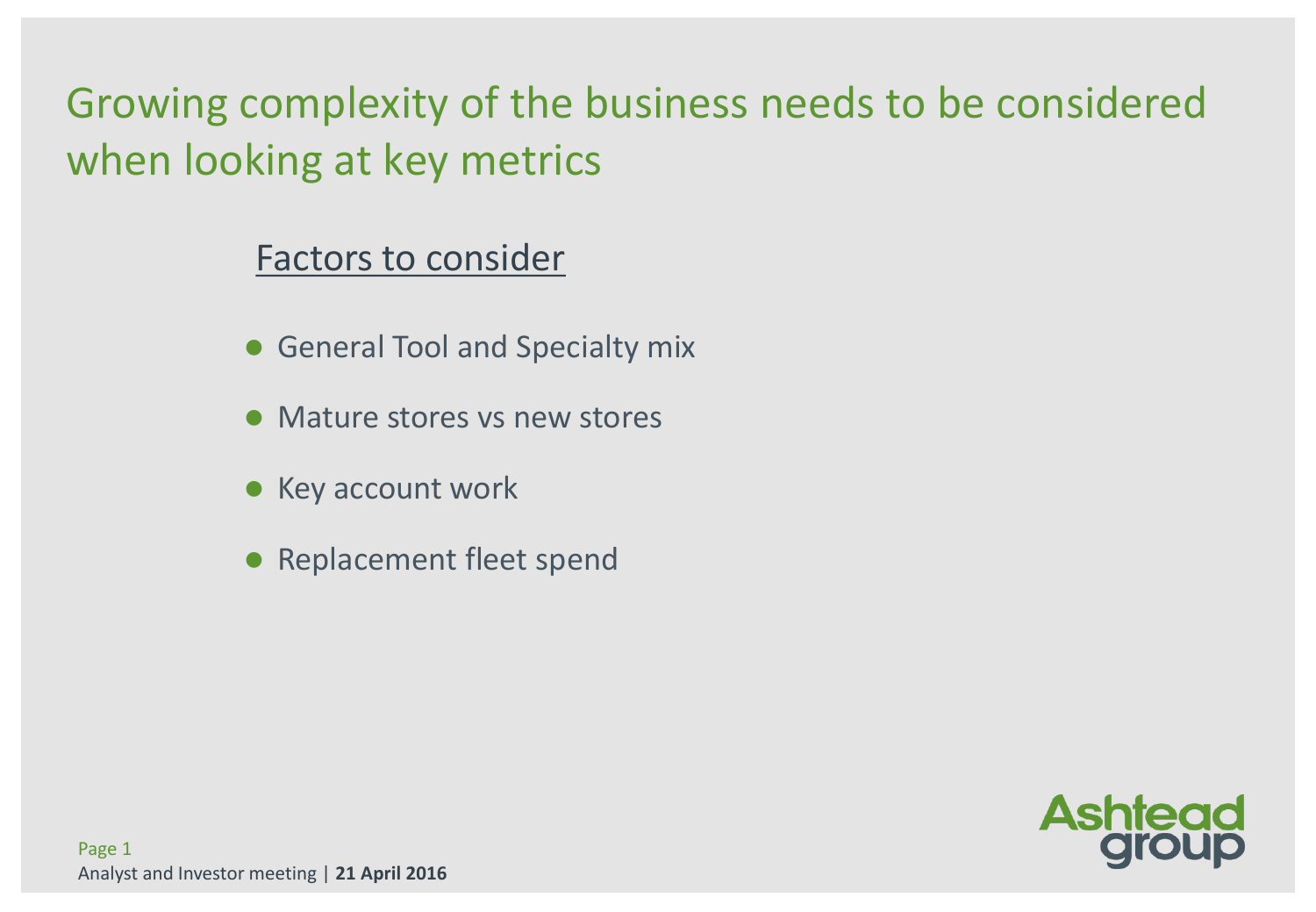### What are our Specialty businesses? US



Climate Control

Scaffolding

Industrial Services

Oil & Gas



Floor solutions



### UK

Pump & Power Trakway and barriers

Lifting

#### Traffic management



Specialist utilities



Climate Control



Accommodation

Page 2 Analyst and Investor meeting | **21 April 2016**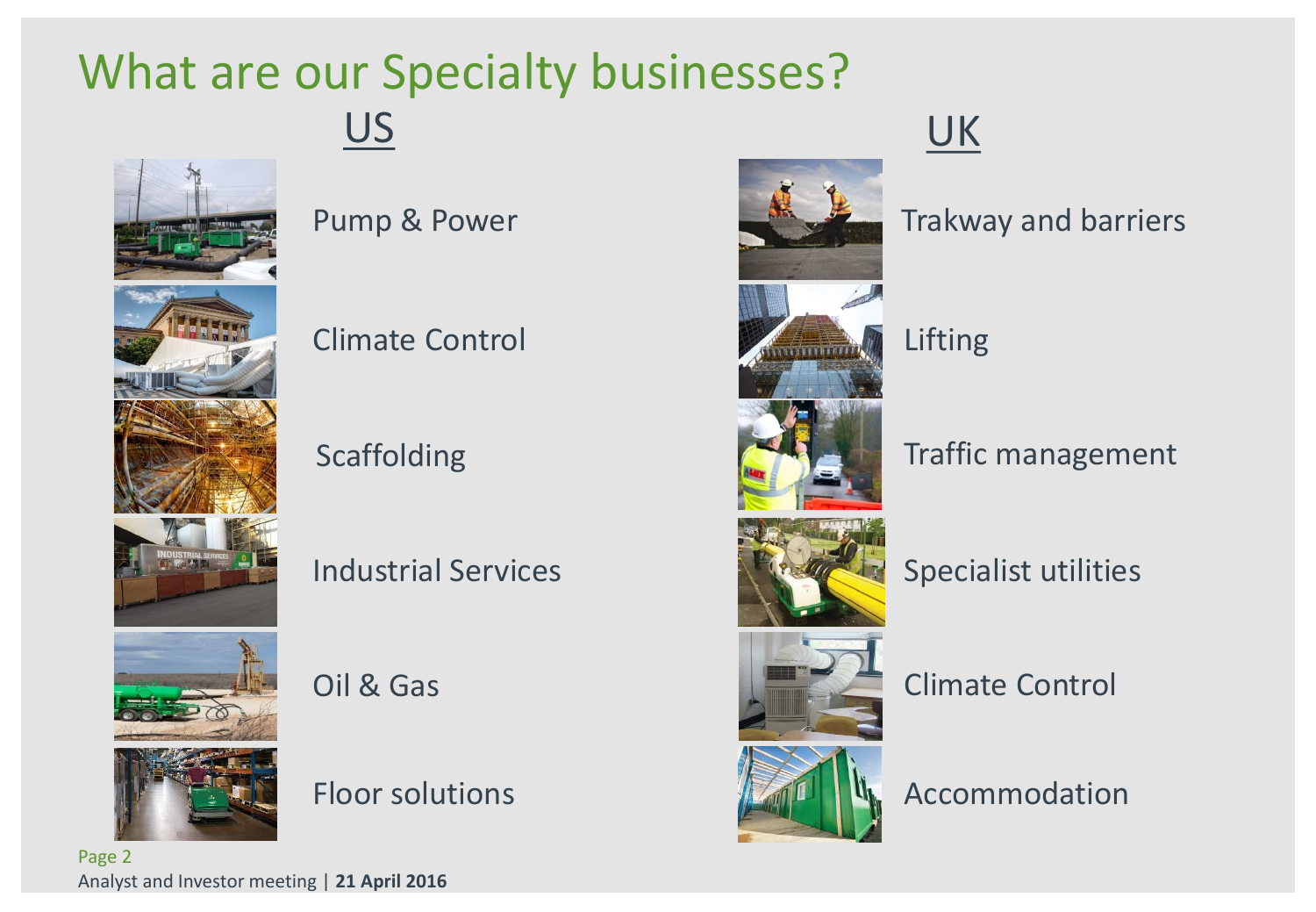### Why do we like Specialty businesses?

- Low rental penetration creates opportunity for long term structural growth
- Consistent returns typically less cyclical
- Lower capital requirement High Added Value
- Deepens relationship with customers
- **Provide significant cross selling opportunity**

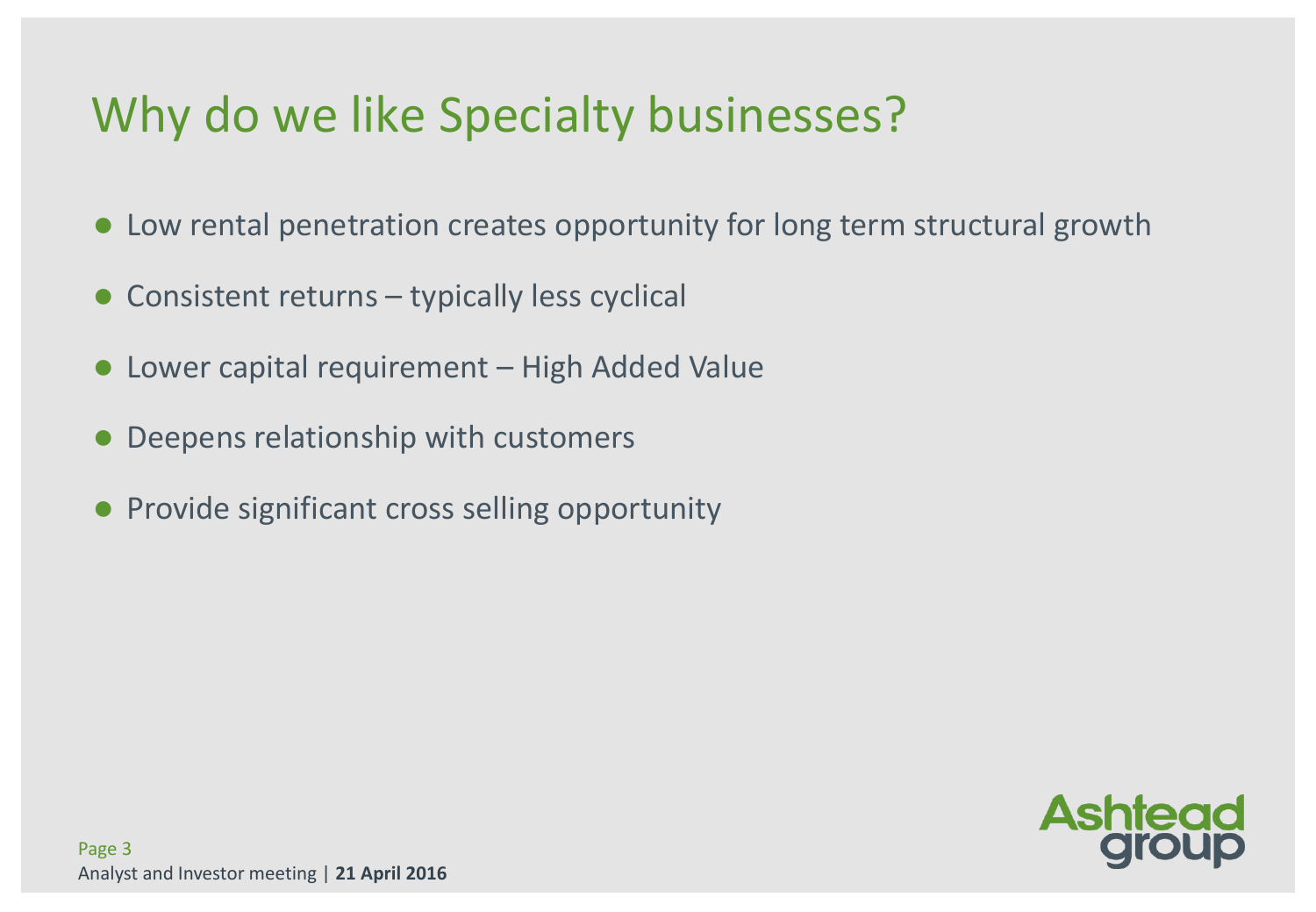## General Tool vs Specialty mix

#### Sunbelt

| <b>Total rental revenue</b>      | 2011 | 2012 | 2013 | 2014 | 2015 | 2016<br>EST. | <b>CAGR</b> |
|----------------------------------|------|------|------|------|------|--------------|-------------|
| <b>General Tool</b>              | 82%  | 80%  | 78%  | 78%  | 76%  | 78%          | 20%         |
| Specialty                        | 18%  | 20%  | 22%  | 22%  | 24%  | 22%          | 28%         |
|                                  | 100% | 100% | 100% | 100% | 100% | 100%         | 22%         |
| Oil & Gas as a % of<br>Specialty | 0%   | 0%   | 5%   | 14%  | 21%  | 9%           |             |

 We have made good progress in our objective of increasing Specialty businesses as a proportion of the business

- Obvious correction for Oil & Gas
- Broader mix within General Tool is also important - (60 : 40 – Construction : Non-construction)

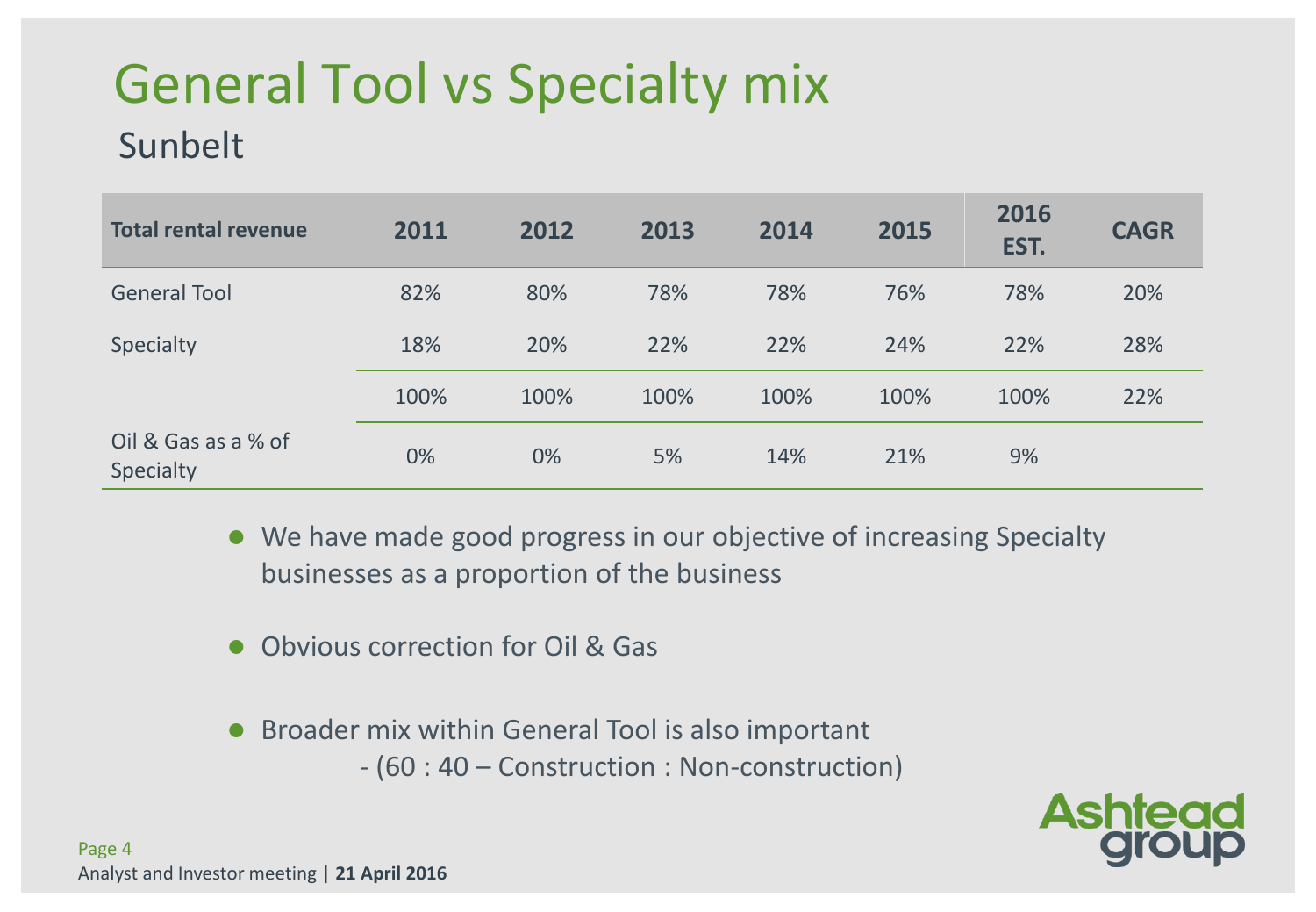### Very different dynamics in each element of the business

Total company metrics can now hide important trends **Sunbelt** 

| Dollar utilisation (%)          | 2011 | 2012 | 2013 | 2014 | 2015 | <b>2016 EST.</b> |
|---------------------------------|------|------|------|------|------|------------------|
| <b>General Tool</b>             | 47   | 53   | 55   | 56   | 54   | 54               |
| Specialty                       | 84   | 85   | 89   | 89   | 86   | 76               |
|                                 |      |      |      |      |      |                  |
| <b>Physical utilisation (%)</b> | 2011 | 2012 | 2013 | 2014 | 2015 | 2016 EST.        |
| <b>General Tool</b>             | 68   | 72   | 72   | 72   | 72   | 73               |
| Specialty                       | 52   | 51   | 56   | 56   | 57   | 54               |

Physical utilisation



Page 5 Analyst and Investor meeting | **21 April 2016**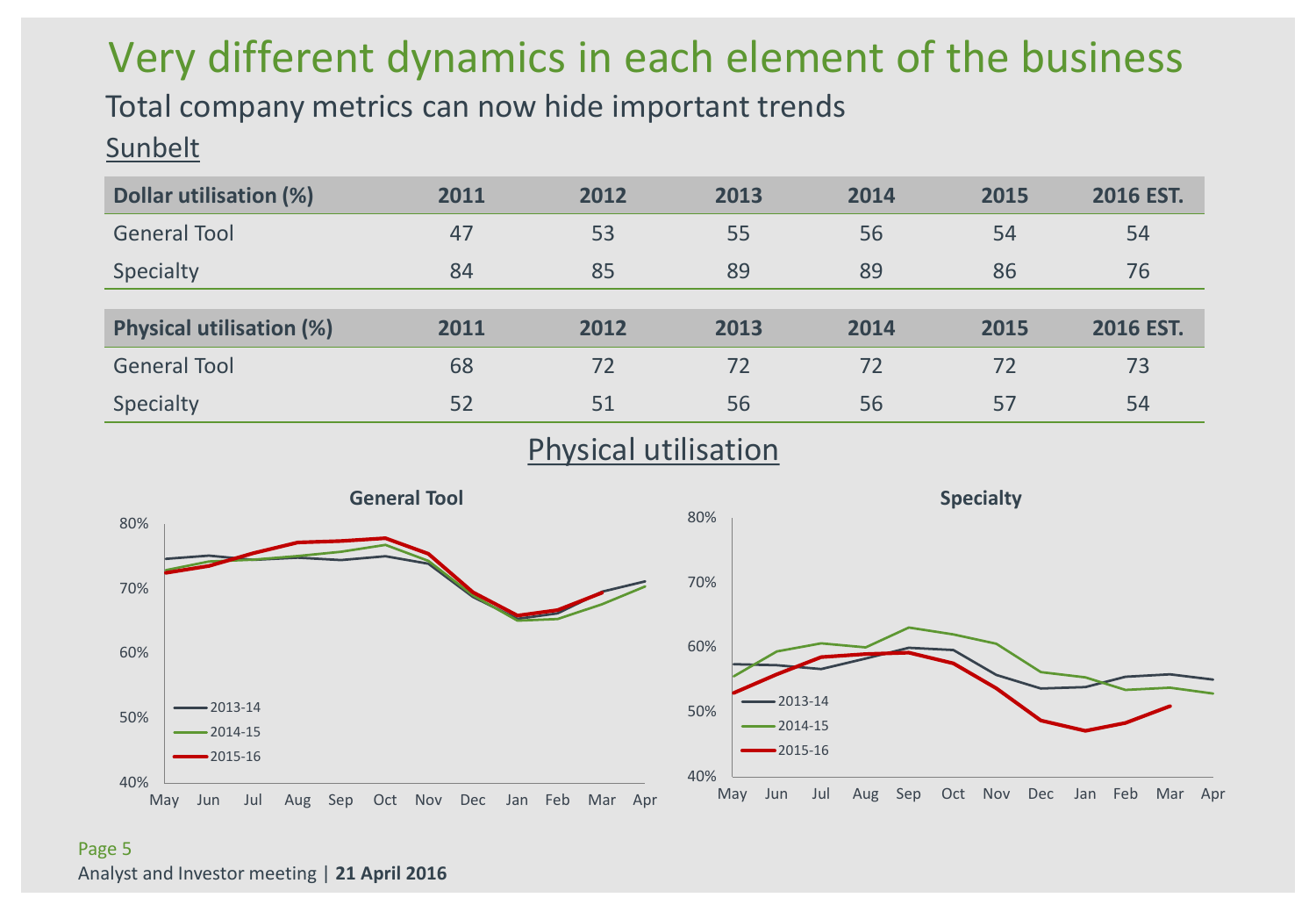### Different margin characteristics but similar RoI due to lower capital intensity

Specialty far more consistent through the cycle

#### **Sunbelt**

|                     | 2011 | 2012 | 2013 | 2014 | 2015 | 2016 EST. |  |  |  |  |  |
|---------------------|------|------|------|------|------|-----------|--|--|--|--|--|
| <b>General Tool</b> | 19%  | 25%  | 32%  | 36%  | 38%  | 38%       |  |  |  |  |  |
| Specialty           | 22%  | 19%  | 24%  | 25%  | 28%  | 25%       |  |  |  |  |  |

EBITA margins

#### RoI

|                     | 2011 | 2012 | 2013 | 2014 | 2015 | 2016 EST. |
|---------------------|------|------|------|------|------|-----------|
| <b>General Tool</b> | 14%  | 21%  | 26%  | 27%  | 26%  | 25%       |
| Specialty           | 24%  | 21%  | 27%  | 26%  | 27%  | 24%       |

Note: EBITA – store level operating profit excluding central costs

RoI – calculated using store net operating assets



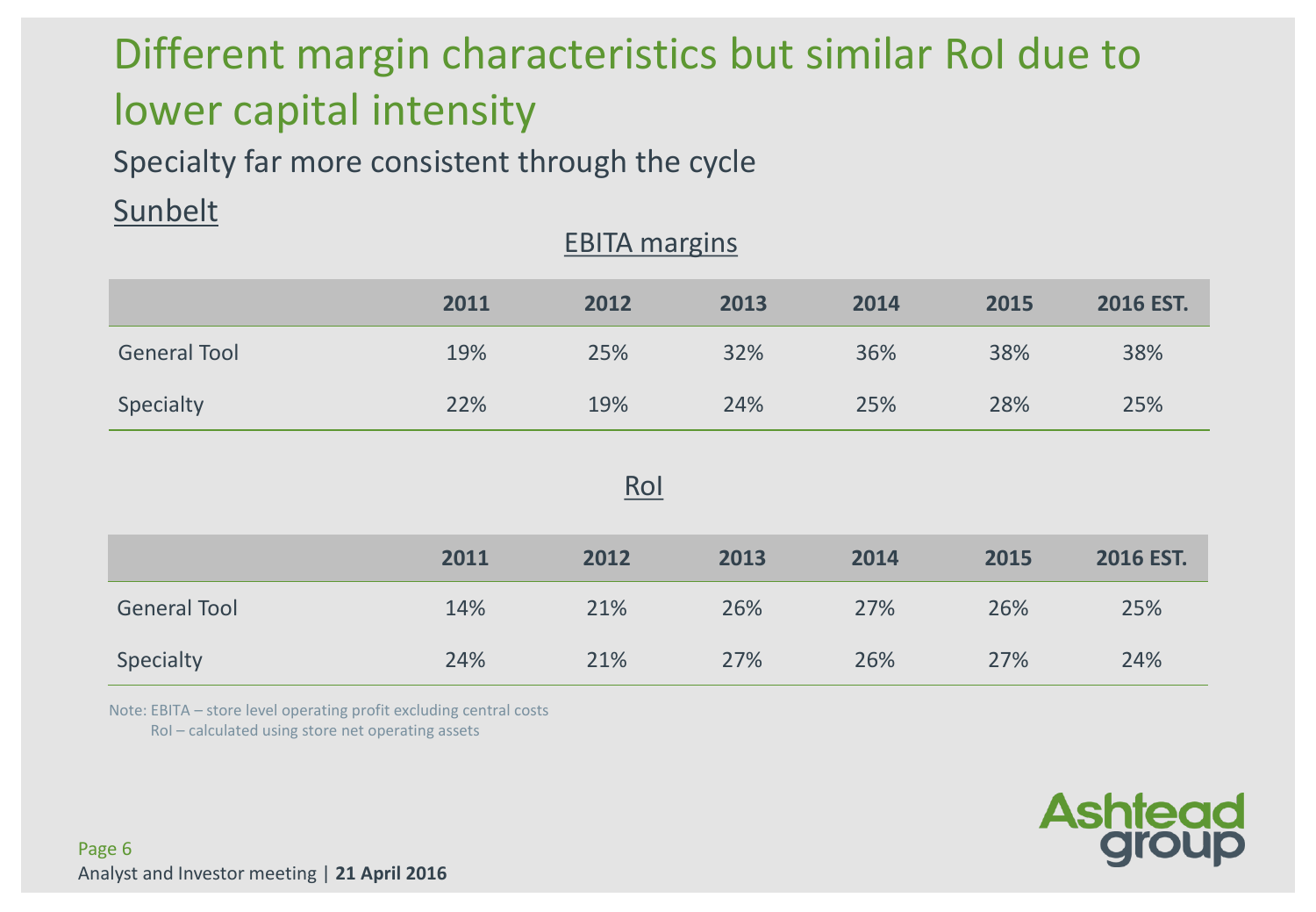Overall returns also impacted short term by new locations in the US However good progress in both categories with significant upside

|                    | Stores older than 3 years*            |                | Stores younger than 3 years* |      |                    |                       |                  |
|--------------------|---------------------------------------|----------------|------------------------------|------|--------------------|-----------------------|------------------|
|                    | YoY revenue growth                    | <b>EBITA %</b> | <b>Rol</b>                   |      | YoY revenue growth | <b>EBITA %</b>        | Rol              |
| 2015               | 14%                                   | 37%            | 29%                          | 2015 | 301%               | 27%                   | 16%              |
| 2016               | 14%                                   | 38%            | 29%                          | 2016 | 138%               | 30%                   | 17%              |
| excludes Oil & Gas | • Growth in mature stores 2 times the |                |                              |      | • Year 1 stores    | <b>EBITA %</b><br>19% | <b>Rol</b><br>8% |
|                    | market growth                         |                |                              |      | Year 2 stores      | 29%                   | 19%              |

• Relative growth to major peers greater due to market exposure

**Ashtead** 

Year 3 stores 36% 21%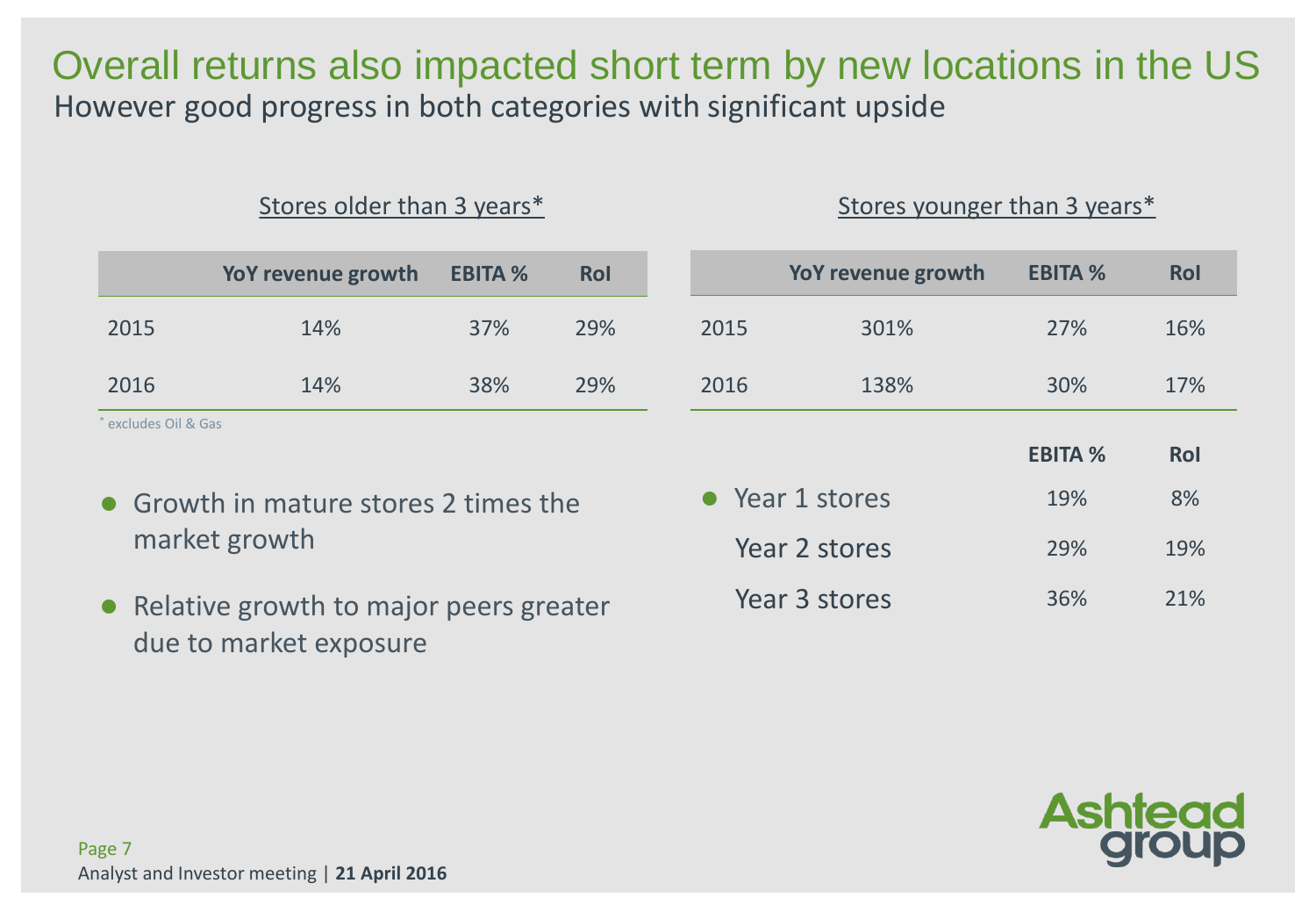#### Oil & Gas has obviously been the biggest short term drag on returns Now only 1% of our business

|      | <b>YoY revenue</b><br>growth | <b>EBITA</b><br>% | <b>Rol</b> |
|------|------------------------------|-------------------|------------|
| 2015 | $+15%$                       | 44%               | 30%        |
| 2016 | $-40%$                       | 4%                | 2%         |

- Obviously this has been a drag
- Overall performance, given this drag, very impressive and reason for further encouragement as we reset to normal trend lines

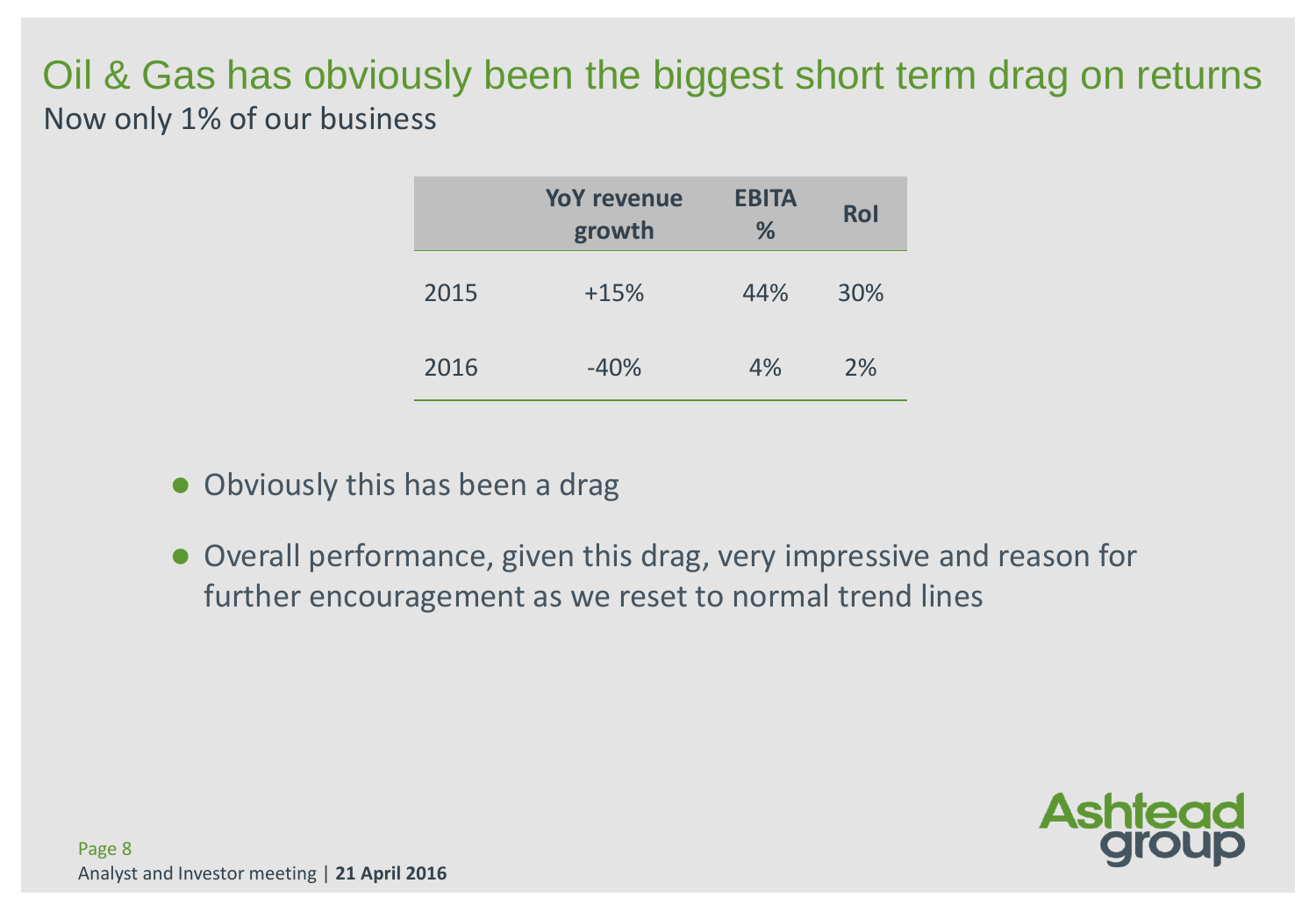As we have grown we have naturally increased key account work Strategy is unchanged but a unique opportunity in recent years

#### Sunbelt

|                                              | 2011 | 2012 | 2013 | 2014 | 2015 | <b>2016 EST.</b> |
|----------------------------------------------|------|------|------|------|------|------------------|
| Managed accounts as a % of<br>total accounts | 4    | 4    | 4    | 4    |      | 4                |
| % of total rental revenue                    | 26   | 27   | 30   | 31   | 34   | 34               |

Market growth since 2011 - 8% CAGR

- Small to mid-sized contractors 19% CAGR significant market share gains
- Managed account growth 29% CAGR we are a more viable option and the market created a unique opportunity

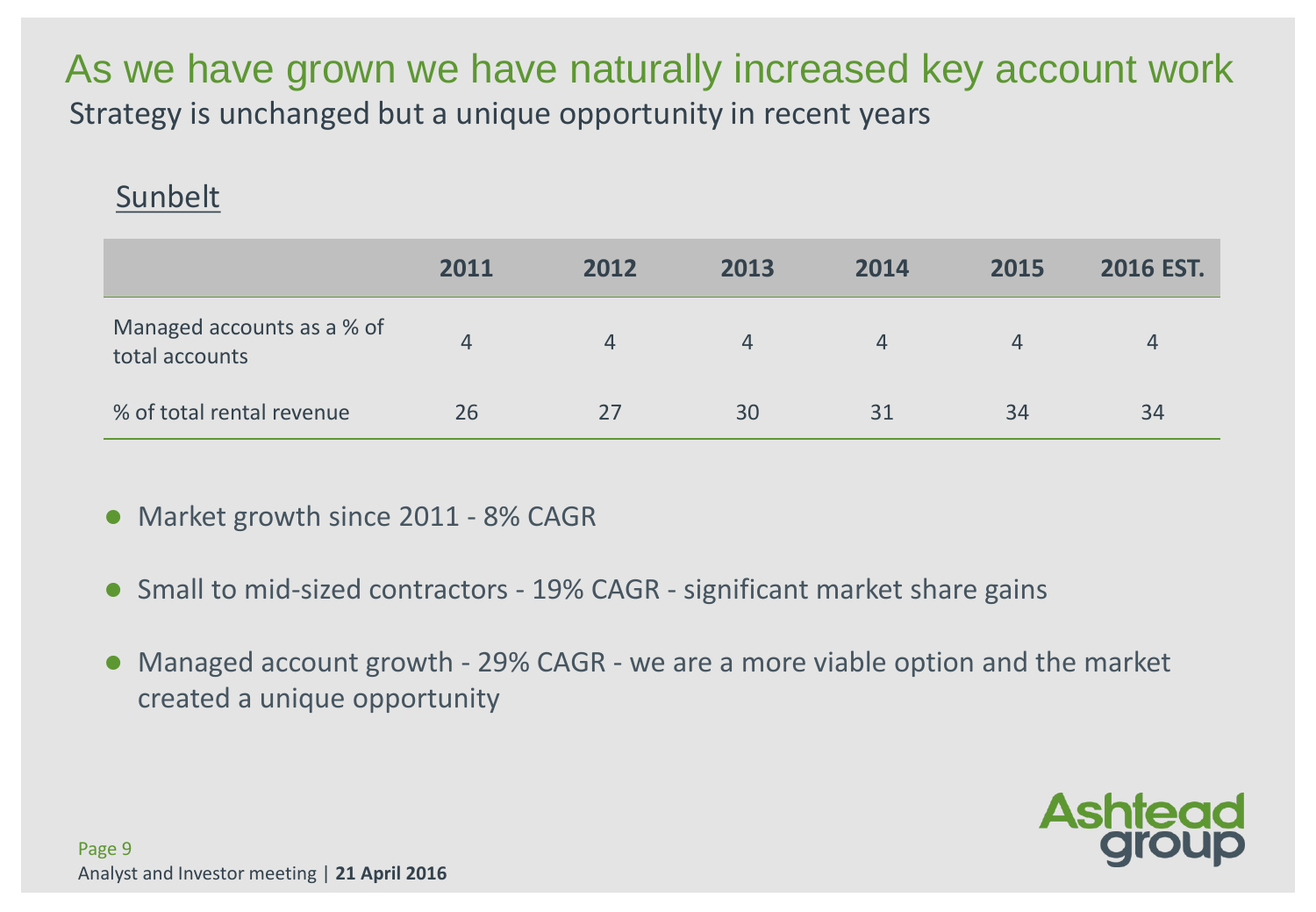### The key to success is dynamic pricing

| ●●000 Verizon →                                   |           | 12:15 PM       |                          |             |       |                               | $+49\sqrt{2}$ |                  |                 |
|---------------------------------------------------|-----------|----------------|--------------------------|-------------|-------|-------------------------------|---------------|------------------|-----------------|
| ≡                                                 |           | Accelerate     |                          |             |       | Natifications                 | 樹             |                  |                 |
|                                                   | Cat List  |                |                          |             |       | <b>1900LB TRACK SKIDSTEER</b> |               |                  |                 |
| $Q$ 048-                                          | ۰         |                |                          |             |       |                               |               |                  |                 |
| <b>500LB MINI SKIDSTEER</b><br>048-0010           |           |                |                          |             |       |                               |               |                  |                 |
| <b>500LB GAS TRACK MINI SKIDSTEER</b><br>048-0020 |           |                |                          |             |       |                               |               |                  |                 |
| 500LB DSL TRACK MINI SKIDSTEER<br>048-0030        |           |                |                          |             |       |                               |               |                  |                 |
| <b>750LB DSL TRACK MINI SKIDSTEER</b><br>048-0035 |           |                |                          |             |       |                               |               |                  | Da <sup>®</sup> |
| 850LB DSL TRACK MINI SKIDSTEER<br>048-0040        |           |                |                          |             |       |                               |               | <b>Suggested</b> | \$39            |
| 1000LB DSL TRACK MINI SKIDSTEER                   |           |                | <b>General Equipment</b> |             |       |                               |               |                  |                 |
| 048-0045<br><b>700LB SKIDSTEER</b><br>048-0100    |           |                | Avail                    | <b>Rsvr</b> | Pkup  | Util                          |               | <b>Book</b>      | \$38            |
| <b>700LB SKIDSTEER CAB</b><br>048-0110            |           | <b>BRANCH</b>  | 3                        | 0           | 0     | 77%                           |               |                  |                 |
| <b>950LB TRACK SKIDSTEER</b><br>048-0150          |           | District       | 8                        | 9           | 4     | 81%>                          |               | High             | \$39            |
| <b>950LB TRACK SKIDSTEER CAB</b><br>048-0155      |           | Region         | 26                       | 28          | 10    | 76%                           |               |                  |                 |
| <b>1350LB SKIDSTEER</b>                           |           |                |                          |             |       | 72%>                          |               | Average          | \$36            |
| 048-0200<br><b>1300LB TRACK SKIDSTEER</b>         |           | Territory      | 161                      | 115         | 66    |                               |               |                  |                 |
| 048-0210<br><b>1300LB TRACK SKIDSTEER CAB</b>     |           | Company        | 287                      | 183         | 93    | 69%                           |               | Floor            | \$32            |
| 048-0215<br><b>1500LB SKIDSTEER</b>               |           | Select Account |                          |             |       |                               |               |                  |                 |
| 048-0300<br><b>1500LB SKIDSTEER CAB</b>           |           |                | Day                      |             | Week  | Month                         |               |                  |                 |
| 048-0310<br><b>1750LB SKIDSTEER</b>               |           | Suggested      | \$395                    |             | \$980 | \$2,540                       |               |                  |                 |
| 048-0400<br><b>1750LB SKIDSTEER CAB</b>           |           | <b>Book</b>    | \$385                    |             | \$965 | \$2,465                       |               |                  |                 |
| 048-0410<br><b>1900LB TRACK SKIDSTEER</b>         |           | High           | \$395                    |             | \$980 | \$2,540                       |               |                  |                 |
| 048-0510                                          |           | Average        | \$365                    |             | \$955 | \$2,105                       |               |                  |                 |
| <b>1900LB TRACK SKIDSTEER CAB</b>                 |           | Floor          | \$320                    |             | \$865 | \$1,755                       |               |                  |                 |
| D<br>69                                           | 니         | ≫              |                          | 89          |       | Ш                             | aal           |                  |                 |
| My Day<br>Compognit                               | Companies | Projects       |                          | Equipment   |       | Resource Library              |               |                  |                 |

|                  | Day   | Week  | Month   |
|------------------|-------|-------|---------|
| <b>Suggested</b> | \$395 | \$980 | \$2,540 |
| <b>Book</b>      | \$385 | \$965 | \$2,465 |
| High             | \$395 | \$980 | \$2,540 |
| Average          | \$365 | \$955 | \$2,105 |
| Floor            | \$320 | \$865 | \$1,755 |



Page 10 Analyst and Investor meeting | **21 April 2016**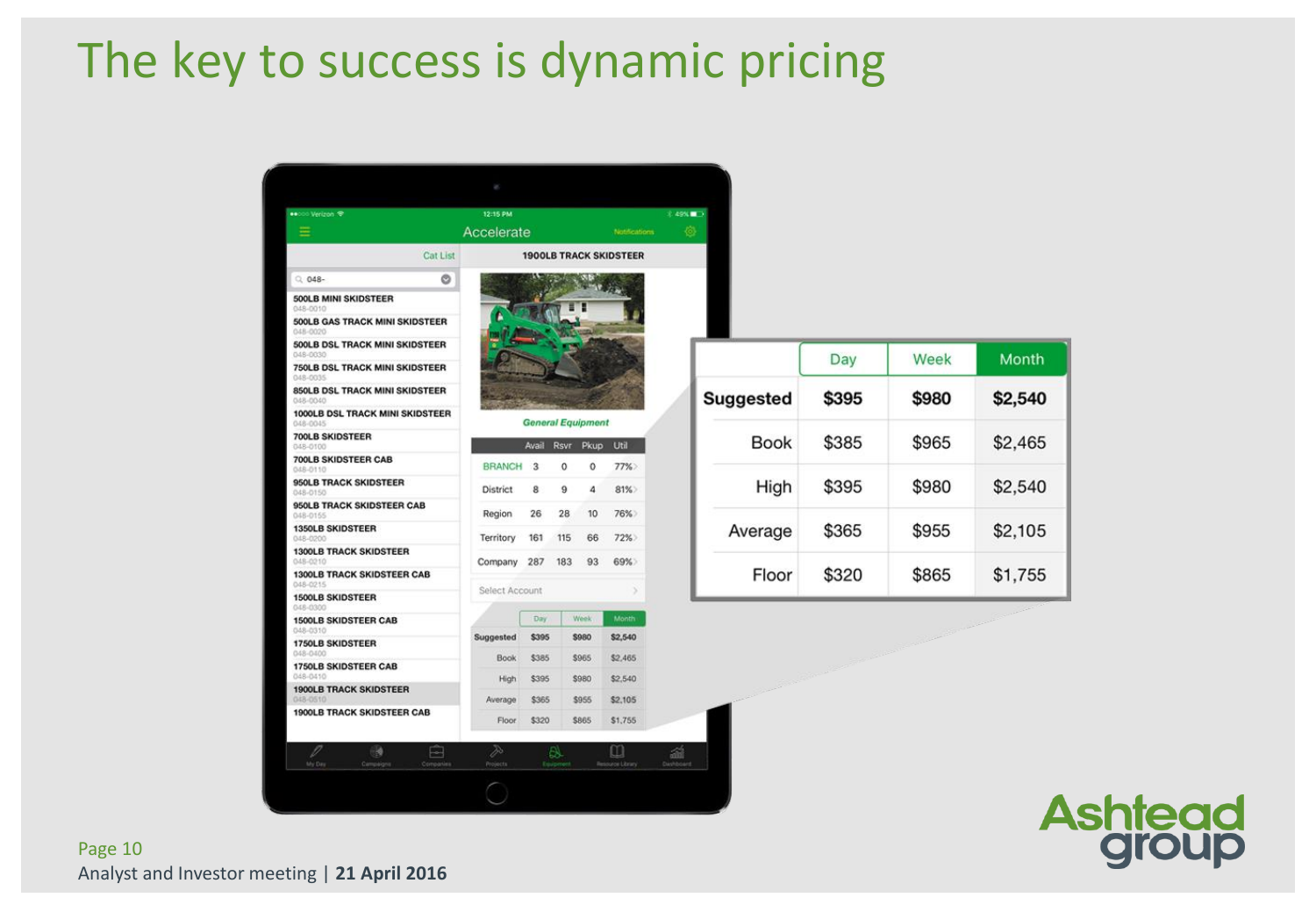### However there are compensating metrics in managed account work

● Physical utilisation – record year this year in G.T. at 73% with further potential available

● Transactional cost – Consistently high drop through despite growth. Same-store year to date drop through 63%

So what is important is margin trends not only yield trends

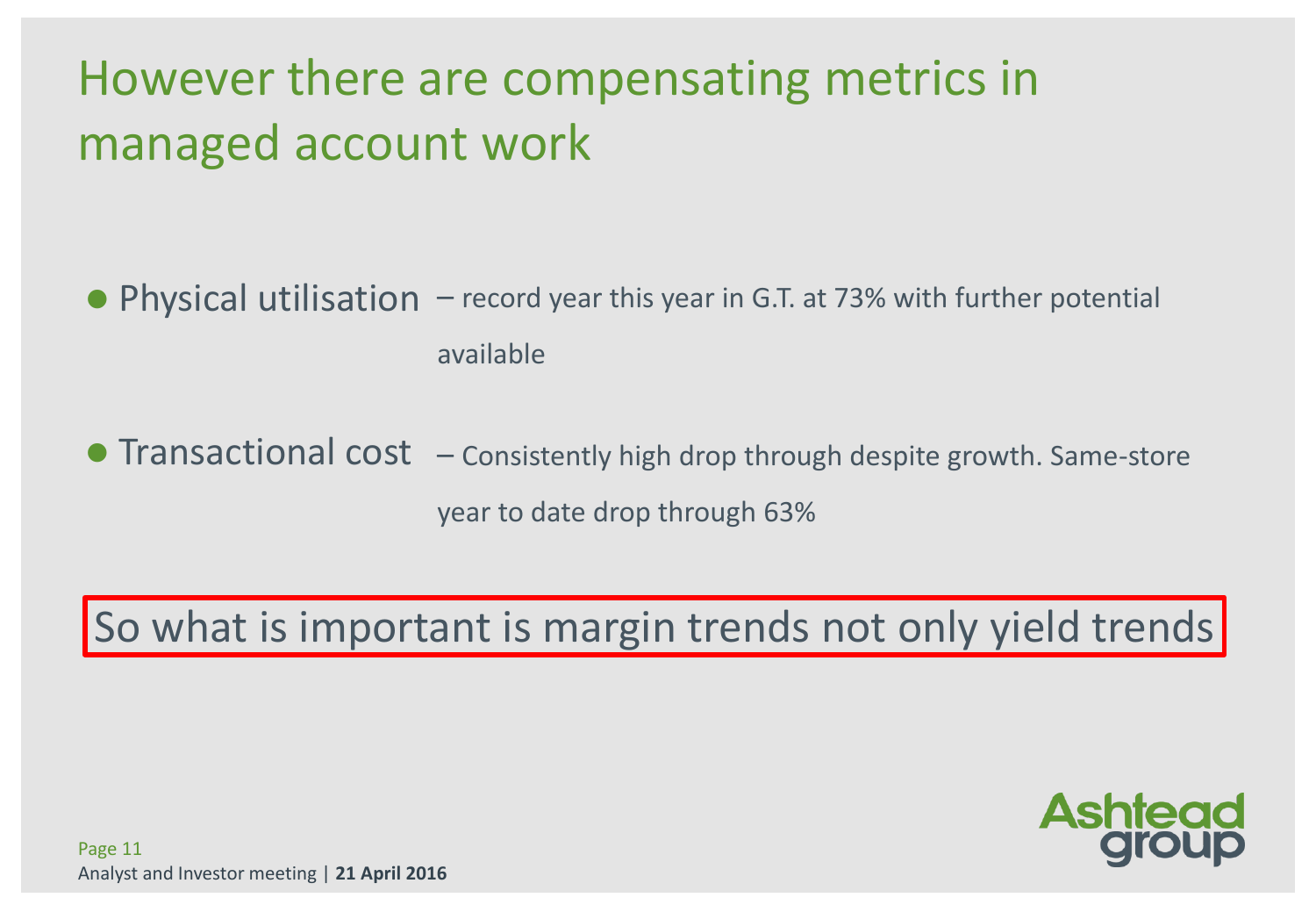#### We have caught up with replacement expenditure

#### Our fleet age is young due to the growth

| f(m)                      | 2015  | 2014 | 2013 | 2012 | 2011            | 2010 | 2009   | 2008 | 2007 | 2006 | 2005 | 2004 |
|---------------------------|-------|------|------|------|-----------------|------|--------|------|------|------|------|------|
| <b>Rental fleet spend</b> |       |      |      |      |                 |      |        |      |      |      |      |      |
| - replacement             | 303   | 231  | 263  | 229  | 202             | 55   | 207    | 169  | 182  | 137  | 93   | 64   |
| - growth                  | 676   | 426  | 258  | 197  | $\qquad \qquad$ |      | $\sim$ | 126  | 74   | 65   | 27   |      |
|                           | 979   | 657  | 521  | 426  | 202             | 55   | 207    | 295  | 256  | 202  | 120  | 64   |
| <b>Non-rental fleet</b>   | 84    | 84   | 59   | 50   | 23              | 8    | 31     | 36   | 34   | 18   | 6    | 8    |
|                           | 1,063 | 741  | 580  | 476  | 225             | 63   | 238    | 331  | 290  | 220  | 126  | 72   |
|                           |       |      |      |      |                 |      |        |      |      |      |      |      |



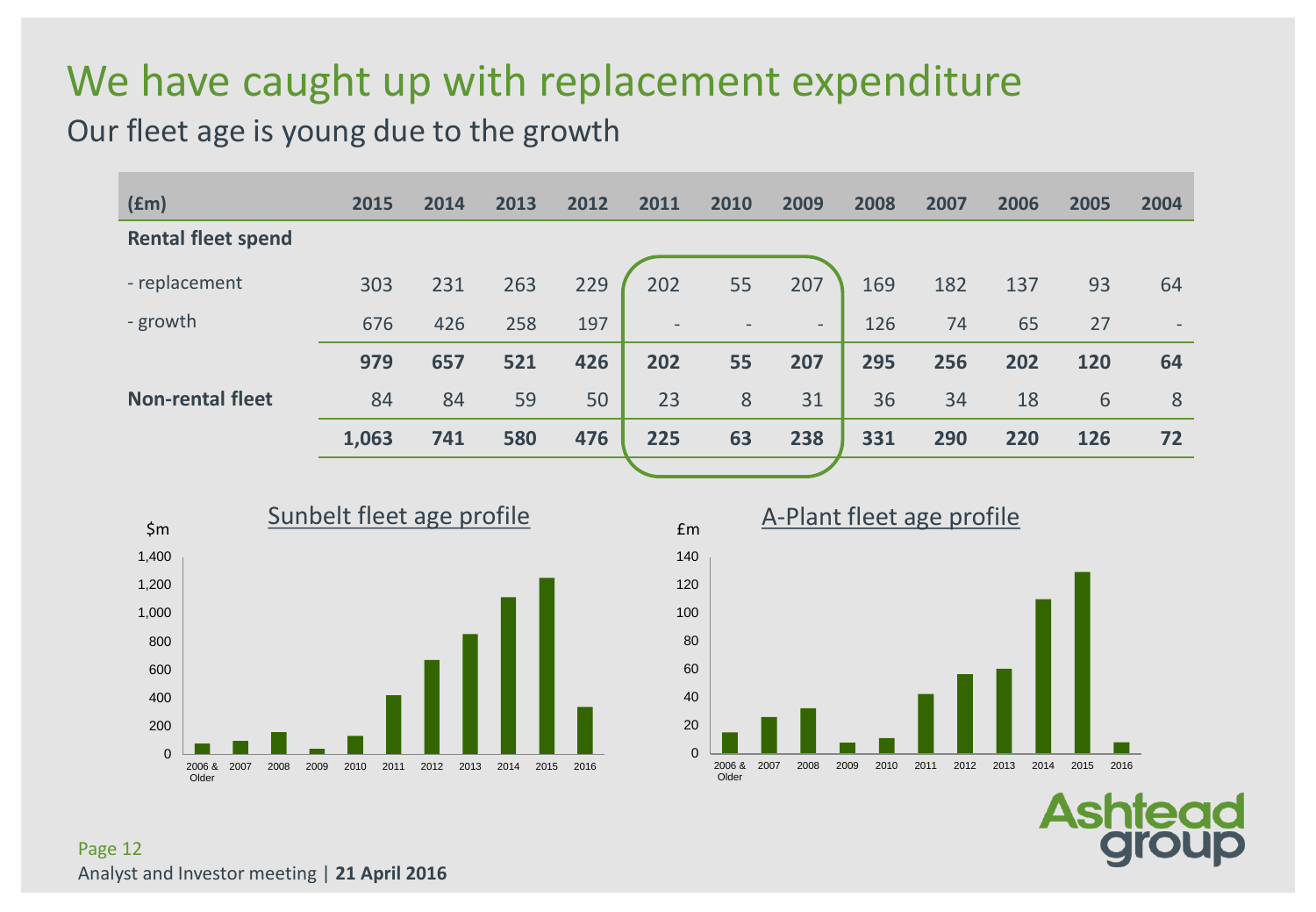### Strong fleet growth planned for 2016/17

|                          |               | 2014  | 2015  | Q3 2016<br>forecast | 2017<br>outlook | Anticipated volume<br>growth $(\%)$ |
|--------------------------|---------------|-------|-------|---------------------|-----------------|-------------------------------------|
| Sunbelt (\$m)            |               |       |       |                     |                 |                                     |
| rental fleet             | - replacement | 308   | 395   | 540                 | $175 - 250$     |                                     |
|                          | - growth      | 655   | 873   | 860                 | $600 - 900$     | Double digit growth                 |
| non-rental fleet         |               | 119   | 100   | 100                 | 100             |                                     |
|                          |               | 1,082 | 1,368 | 1,500               | $875 - 1,250$   |                                     |
| A-Plant (£m)             |               |       |       |                     |                 |                                     |
| rental fleet             | - replacement | 49    | 46    | 90                  | $40 - 60$       |                                     |
|                          | - growth      | 37    | 108   | 50                  | $40 - 60$       | Mid to high single digit<br>growth  |
| non-rental fleet         |               | 13    | 19    | 20                  | 20              |                                     |
|                          |               | 99    | 173   | 160                 | $100 - 140$     |                                     |
| Group (£m)               |               |       |       |                     |                 |                                     |
| Capex forecast * (gross) |               | 741   | 1,063 | 1,200               | $700 - 1,000$   |                                     |
| Disposal proceeds        |               | (99)  | (121) | (200)               | $(60 - 80)$     |                                     |
| Capex forecast * (net)   |               | 642   | 942   | 1,000               | $640 - 920$     |                                     |

*\* Forecast and outlook at £1:\$1.45*

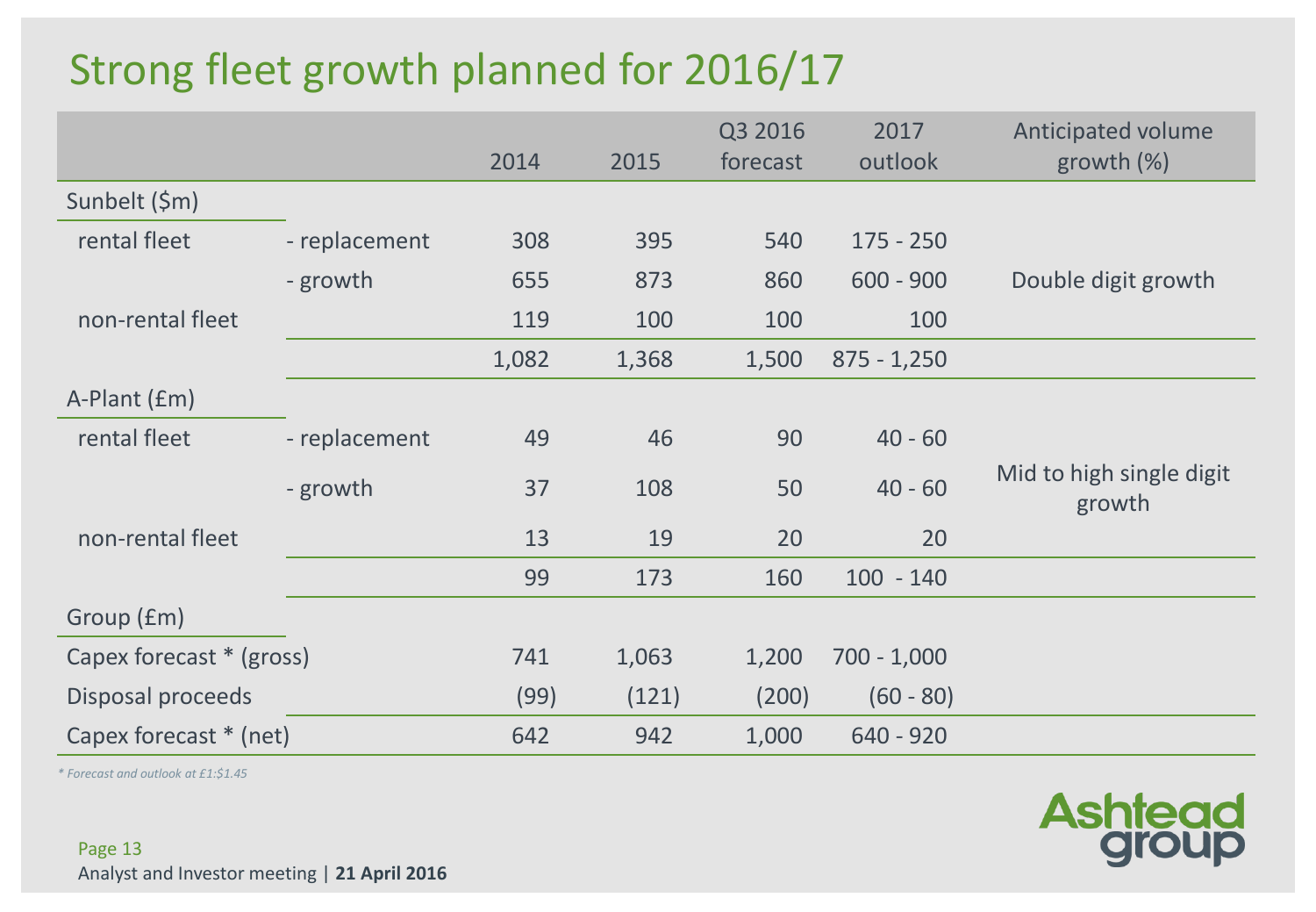#### Why is replacement expenditure important for returns?

- $\bullet$  High replacement expenditure = high imported inflation  $-$  particularly in the last two years with Tier 4
- The denominator of our RoI calculation is inflated due to our distorted fleet profile – "normal" profile with a more even distribution would result in RoI being circa 2% higher
- Significant optionality for bolt-on M+A/returns to shareholders given cash generation as replacement capex moderates

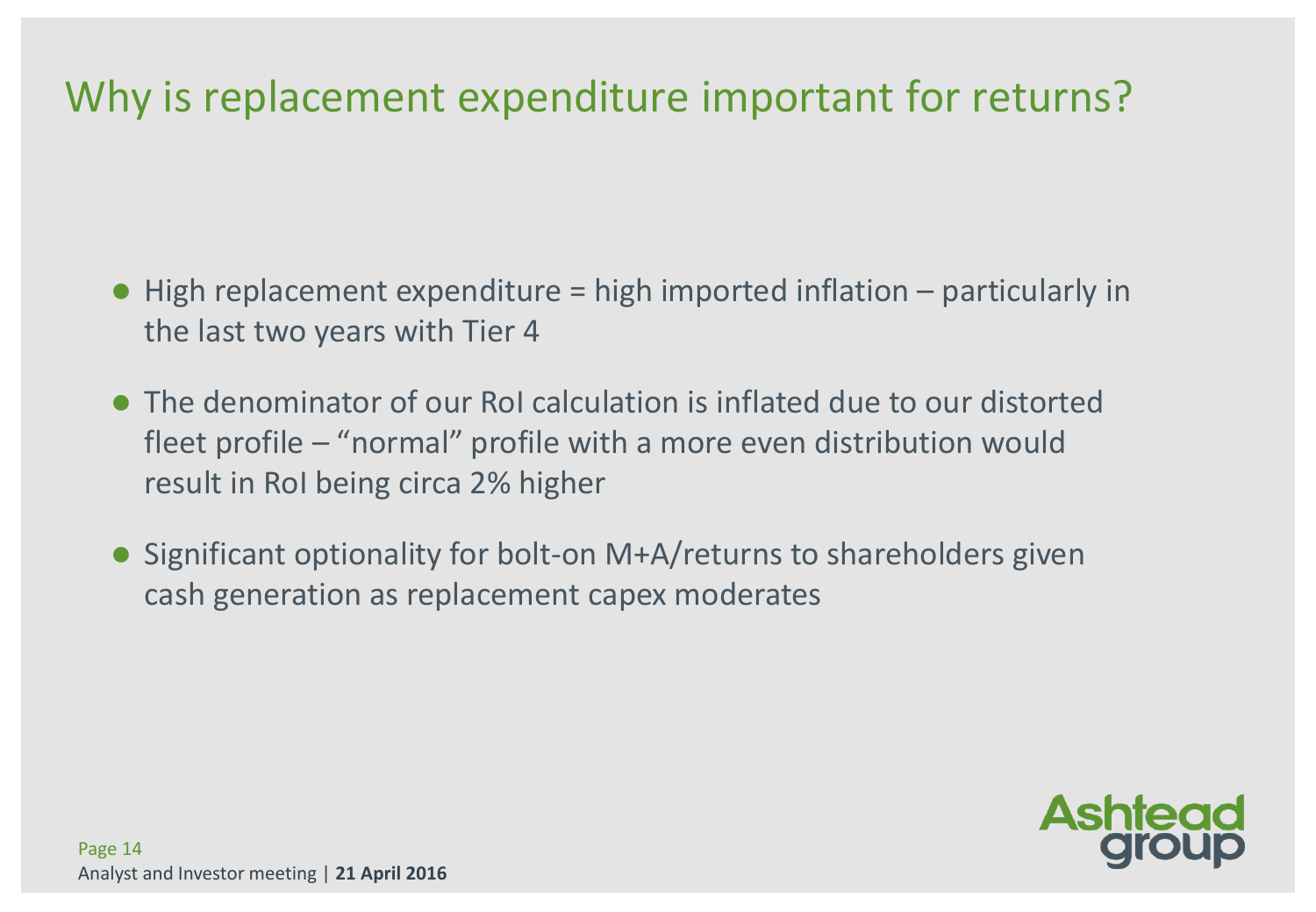#### Similar trends and success at A-Plant

|                     | 2011 | 2012 | 2013 | 2014 | 2015 | <b>2016 EST.</b> |
|---------------------|------|------|------|------|------|------------------|
| <b>General Tool</b> | 69%  | 69%  | 65%  | 59%  | 58%  | 56%              |
| Specialty           | 31%  | 31%  | 35%  | 41%  | 42%  | 44%              |



**EBITA**



**RoI**



Page 15 Analyst and Investor meeting | **21 April 2016**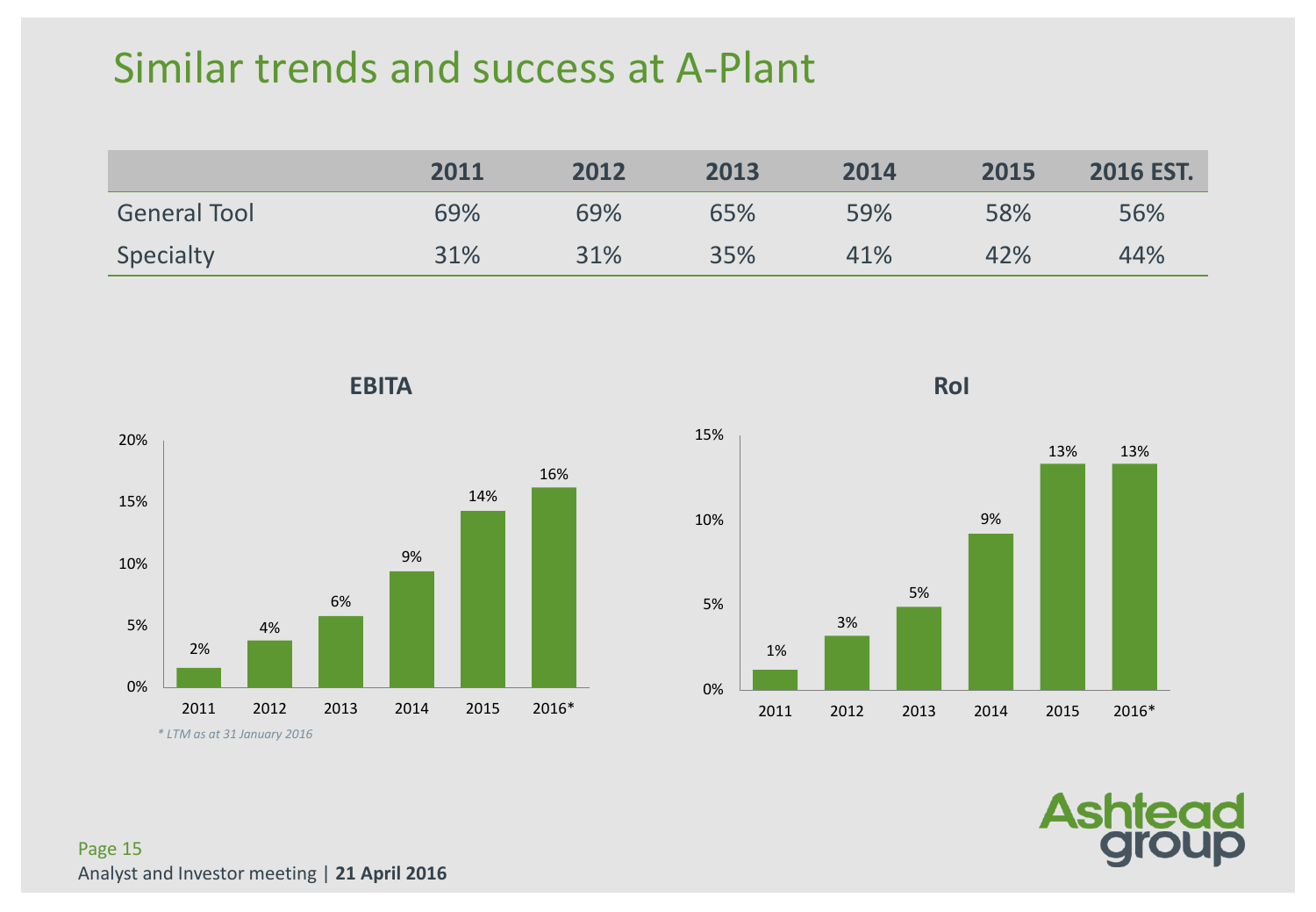#### Anticipate multiple years of mid cycle opportunity generating further earnings growth and strong cash generation

- The business is broader and more complex which will bring higher returns and greater stability but does lead to varying metrics
- Despite headwinds from the number of greenfields and Oil & Gas, our performance is very encouraging in both mature and newer locations
- As a consequence, as we get back to normal trend lines, great potential for further improvement in both margins and returns

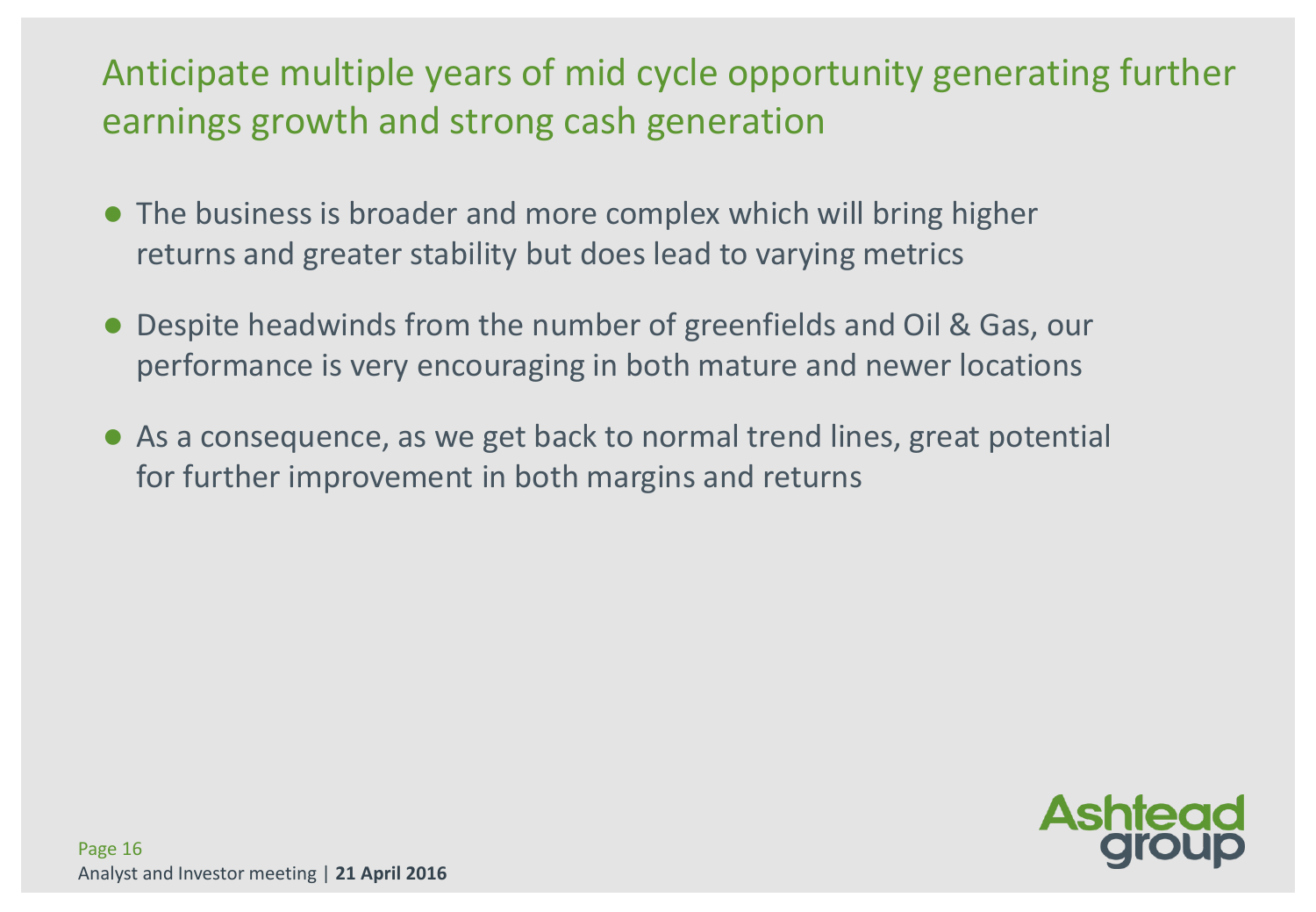# Appendices



Page 17 Analyst and Investor meeting | **21 April 2016**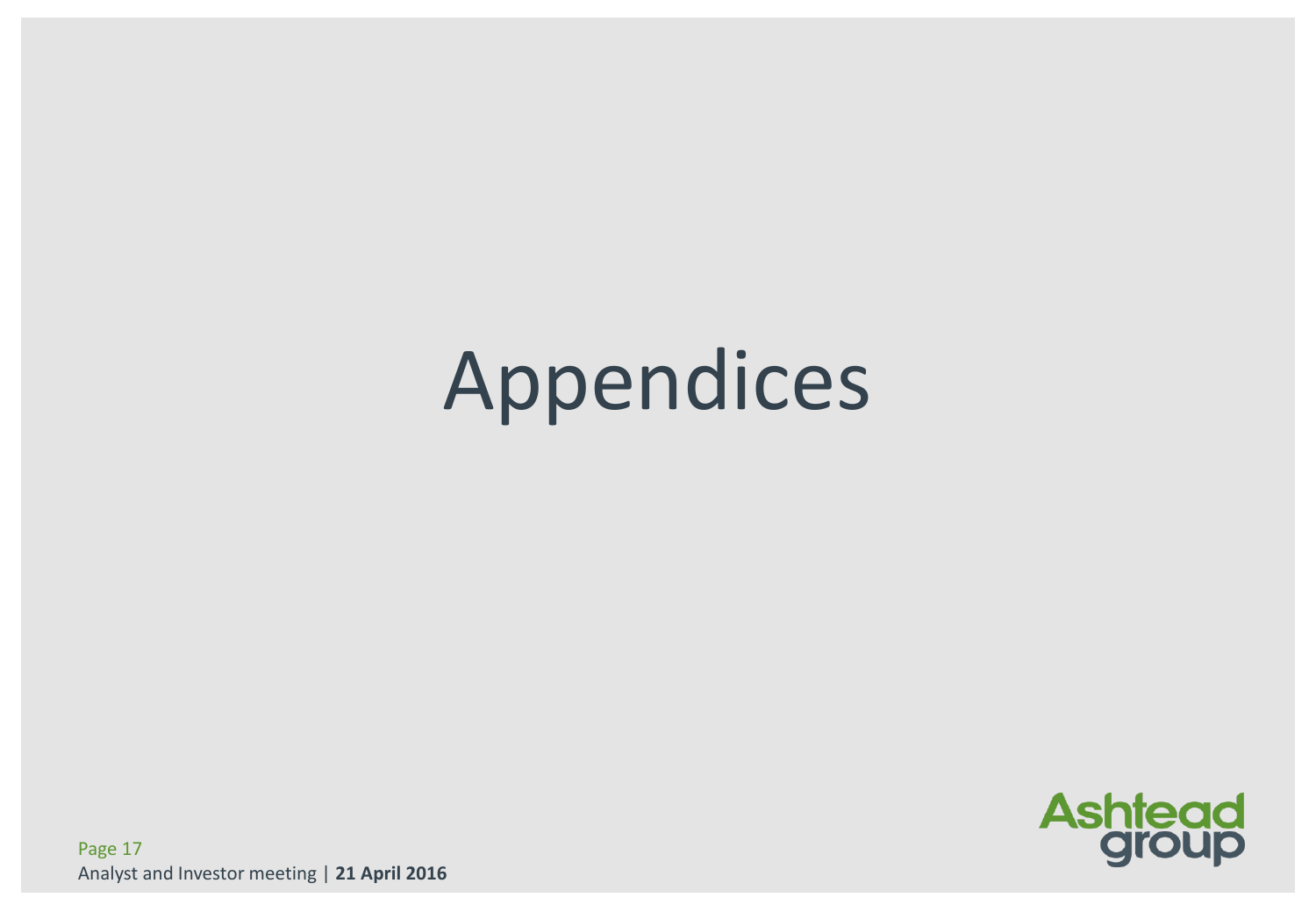#### This is a long term structural story

Being delivered with significantly higher returns and lower leverage



Source: Dodge Data & Analytics (March 2016), IHS Global Insight (February 2016)

- We are 4 times the size we were in 2005 while the construction market is broadly flat over the same period
- Since 2005 we have grown 6 times the rate of the rental market